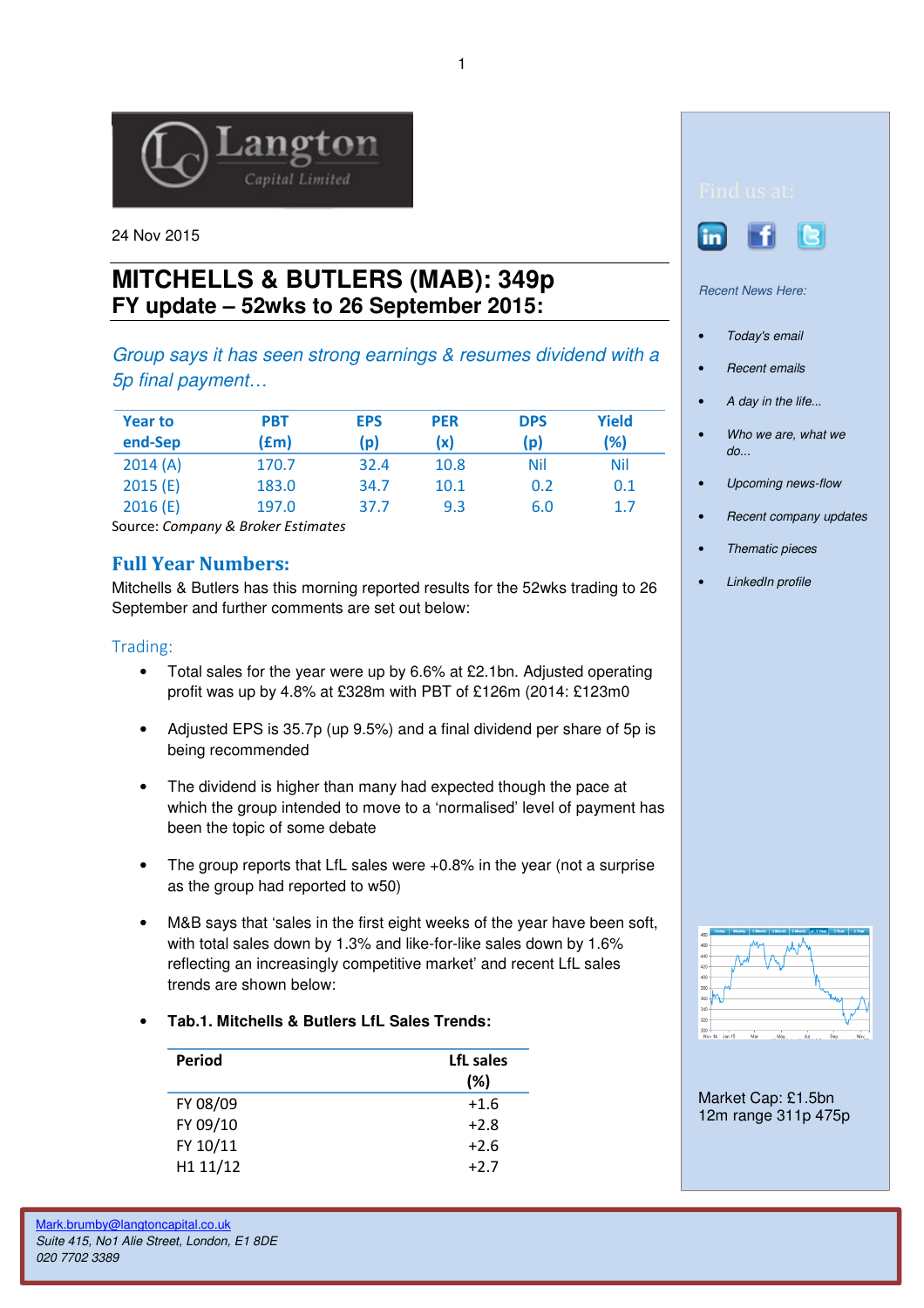| FY 11/12                | $+2.1$ |
|-------------------------|--------|
| H1 12/13                | $+0.3$ |
| FY 12/13                | $+0.4$ |
| H <sub>1</sub> 13/14    | $+1.1$ |
| 14w to 19 July          | $+0.0$ |
| 9w to 20 Sept           | $+0.1$ |
| FY 13/14                | $+0.6$ |
| 8w 14/15                | $+2.4$ |
| 17w 14/15               | $+1.7$ |
| H1 14/15                | $+1.7$ |
| First 43wks             | $+1.3$ |
| FY 14/15                | $+0.8$ |
| First 8wks 15/16        | $-1.6$ |
| Source: Company Reports |        |

#### CEO Phil Urban's business review:

- New CEO Phil Urban reports 'the environment in which we operate remains competitive and dynamic.'
- He says 'new supply into the market has been widely reported, consumer trends are evolving and becoming ever more demanding, and we are facing a dramatically changing cost landscape with the introduction of the National Living Wage next year.'
- He goes on to say 'such challenges are not new to the industry or the group, and we will respond with energy and urgency to each.'
- He adds 'the impact of technology is ubiquitous. Consumers are increasingly digitally connected in all aspects of life, with implications for how we communicate with and serve them.'
- The NLW will impact the wider industry and MAB says its approach will be 'rounded'. CEO Urban reports MAB will look at efficiencies and the opportunity to increase guest spend per head.

#### Business review conclusions:

- MAB will 'build a more balanced business' meaning that it needs to sharpen and target its brands 'in a dynamic market.'
- Specifically the group mentions Miller & Carter saying it is 'a successful premium brand with only 36 sites but the potential for many more.'
- Harvester, it says, 'is susceptible to new competitors due to its size and positioning' and could be in need of more investment
- The group needs to 'instil a more commercial culture' 'with a focus on driving profitable sales day in and day out.'
- CEO Urban says, however, that the group will not drive sales at the expense of profitability
- The group says it will 'increase the pace of execution and innovation' and will approach the need for change 'urgently'